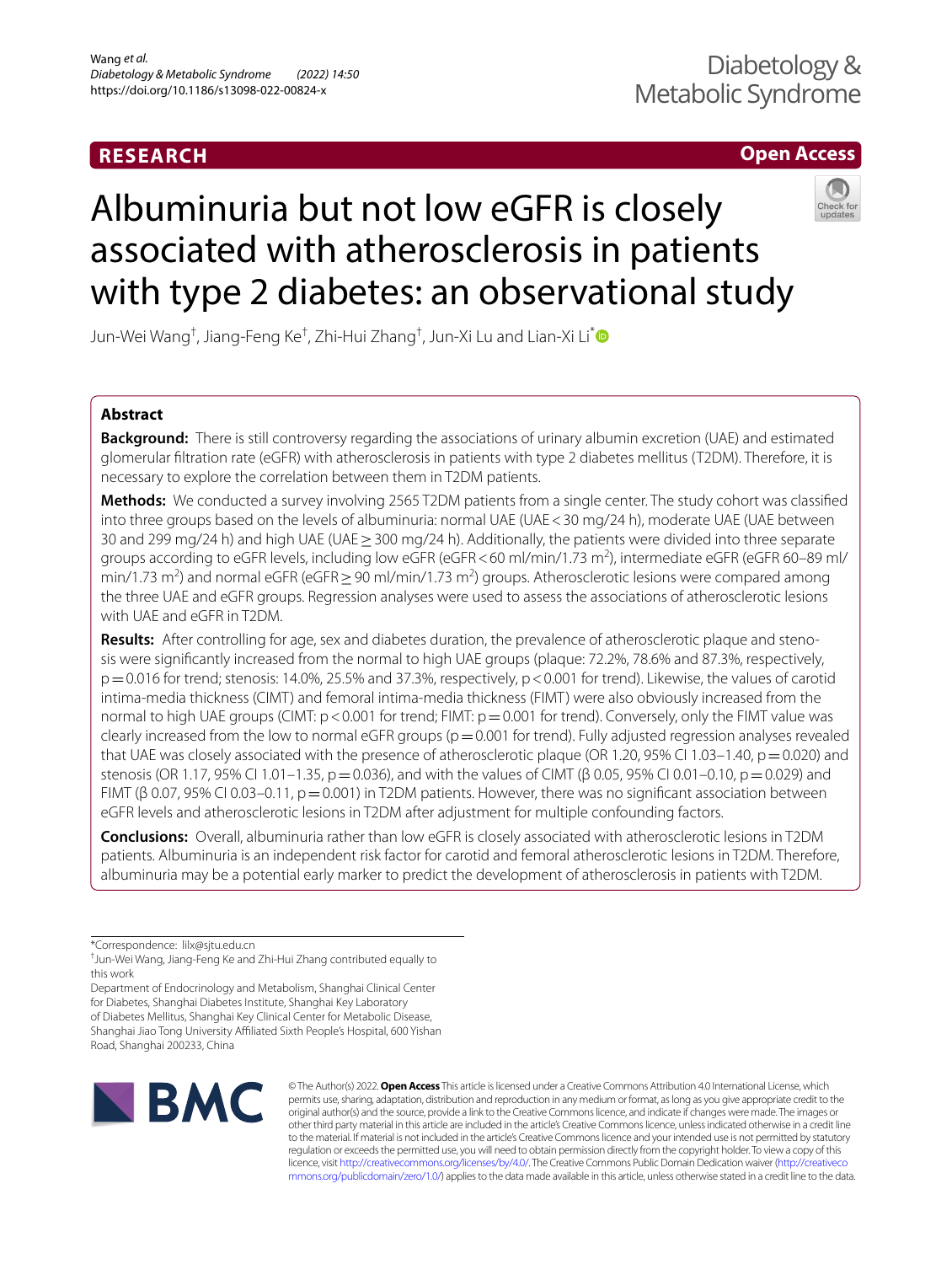**Keywords:** Albuminuria, eGFR, Atherosclerosis, Type 2 diabetes

#### **Introduction**

A high prevalence of atherosclerosis was revealed in patients with type 2 diabetes mellitus (T2DM). T2DM patients without underlying cardiovascular disease (CVD) have a high likelihood of developing carotid plaque, with a prevalence of 43–64% [\[1](#page-10-0)]. Likewise, atherosclerosis in the lower extremity artery was also observed in 21.2–72.9% of T2DM patients, which was a major hallmark of atherosclerosis [[2](#page-10-1)[–4](#page-10-2)]. Furthermore, the prevalence of cardiovascular events remained high in diabetic patients with atherosclerosis  $[5-7]$  $[5-7]$ . Therefore, early identifcation and intervention of atherosclerosis-related risk factors will be benefcial in reducing the occurrence of macrovascular events such as stroke and myocardial infarction in T2DM subjects [\[8](#page-10-5), [9\]](#page-10-6).

Currently, the risk of developing atherosclerosis and CVD is signifcantly high in T2DM patients with obesity, dyslipidemia, and hypertension, among others [[10](#page-10-7)[–12](#page-10-8)]. However, the correlation between atherosclerosis and kidney dysfunction manifested by increased albuminuria and/or decreased eGFR is probably not very clear in general and in T2DM populations. For example, in two previous studies, euglycemic individuals with albuminuria levels in the upper normal ranges had elevated intima-media thickness (IMT) and increased carotid plaque number [[13](#page-10-9), [14\]](#page-10-10). However, other studies did not fnd an association of microalbuminuria with IMT in the absence of diabetes and hypertension [[15,](#page-10-11) [16\]](#page-10-12). Likewise, other studies, including our previous study, also found that high normal albuminuria was signifcantly associated with an increased risk of atherosclerotic lesions in T2DM patients [[17–](#page-10-13)[20\]](#page-10-14). However, there are other studies showing that albuminuria is not a predictor of atherosclerosis in carotid and peripheral arteries in T2DM patients  $[21, 22]$  $[21, 22]$  $[21, 22]$  $[21, 22]$ . Therefore, the association between albuminuria and atherosclerosis in T2DM is possibly inconclusive and may be infuenced by other risk factors.

On the other hand, the association between low eGFR and the risk of atherosclerosis still needs to be determined in general and in T2DM populations. Two previous investigations demonstrated that moderately to severely decreased eGFR was associated with carotid plaque and peripheral arterial disease (PAD) in the whole population [[23](#page-10-17), [24\]](#page-10-18). However, it has also been suggested that no statistically signifcant association was observed between eGFR and CIMT in the general population [\[25](#page-10-19)]. In addition, low eGFR has also been linked to peripheral atherosclerosis in patients with T2DM [[22](#page-10-16), [26](#page-10-20)]. However, in two separate studies, eGFR was not associated with atherosclerosis in T2DM patients [\[27](#page-10-21), [28](#page-10-22)]. To date, there may be no clear evidence as to whether low eGFR is an accurate predictor of atherosclerosis in patients with T2DM.

Therefore, the associations of eGFR and albuminuria with atherosclerosis may be unclear in patients with diabetes [[17–](#page-10-13)[22,](#page-10-16) [26](#page-10-20)[–31](#page-10-23)]. Furthermore, there are few studies investigating the correlation between eGFR/albuminuria and atherosclerosis in T2DM. Therefore, the aim of this study was to investigate the associations of albuminuria and low eGFR with atherosclerosis, including carotid and lower extremity atherosclerotic lesions, in Chinese patients with T2DM.

# **Materials and methods**

# **Subjects and study design**

Using a cross-sectional study design, T2DM patients hospitalized in the Department of Endocrinology and Metabolism, Shanghai Jiao Tong University Afliated Sixth People's Hospital, from January 2007 to June 2009 were enrolled in this study. The protocol for this study was approved by the ethics review boards of the same hospital. All study participants consented to the study in writing. The study was conducted in accordance with the Helsinki Declaration. It also complied with the STROBE guidelines. It is worth noting that some of the data included in this report were extracted from our previous study, such as the history of hypertension, duration of diabetes (DD), smoking and alcohol status, and medicine use, including antihypertensive agents (AHA), lipid-lowering drugs (LLD), antiplatelet agents (APA), metformin, insulin sensitizers, and insulin or insulin analogue (IIA) [[11\]](#page-10-24). Smoking and alcohol status were defined in our previous studies [\[4](#page-10-2), [7](#page-10-4), [11\]](#page-10-24). Specifcally, smoking included both current and former smokers. Similarly, alcohol use included current and former use of alcohol.

The inclusion criteria were as follows: patients with a clear previous history of T2DM or patients diagnosed with T2DM according to the 1999 World Health Organization (WHO) criteria during hospitalization [[32\]](#page-10-25) and patients aged greater than or equal to 17 years old. Patients without complete data and those below 17 years old were excluded from the study. In the end, 2565 patients meeting the inclusion criteria were included in the subsequent analyses. The patients were divided into three groups based on either albuminuria or eGFR levels: normal UAE (<30 mg/24 h), moderate UAE (30– 299 mg/24 h) and high UAE ( $\geq$  300 mg/24 h) groups and low eGFR  $( $60 \text{ ml/min}/1.73 \text{ m}^2$ ), intermediate eGFR$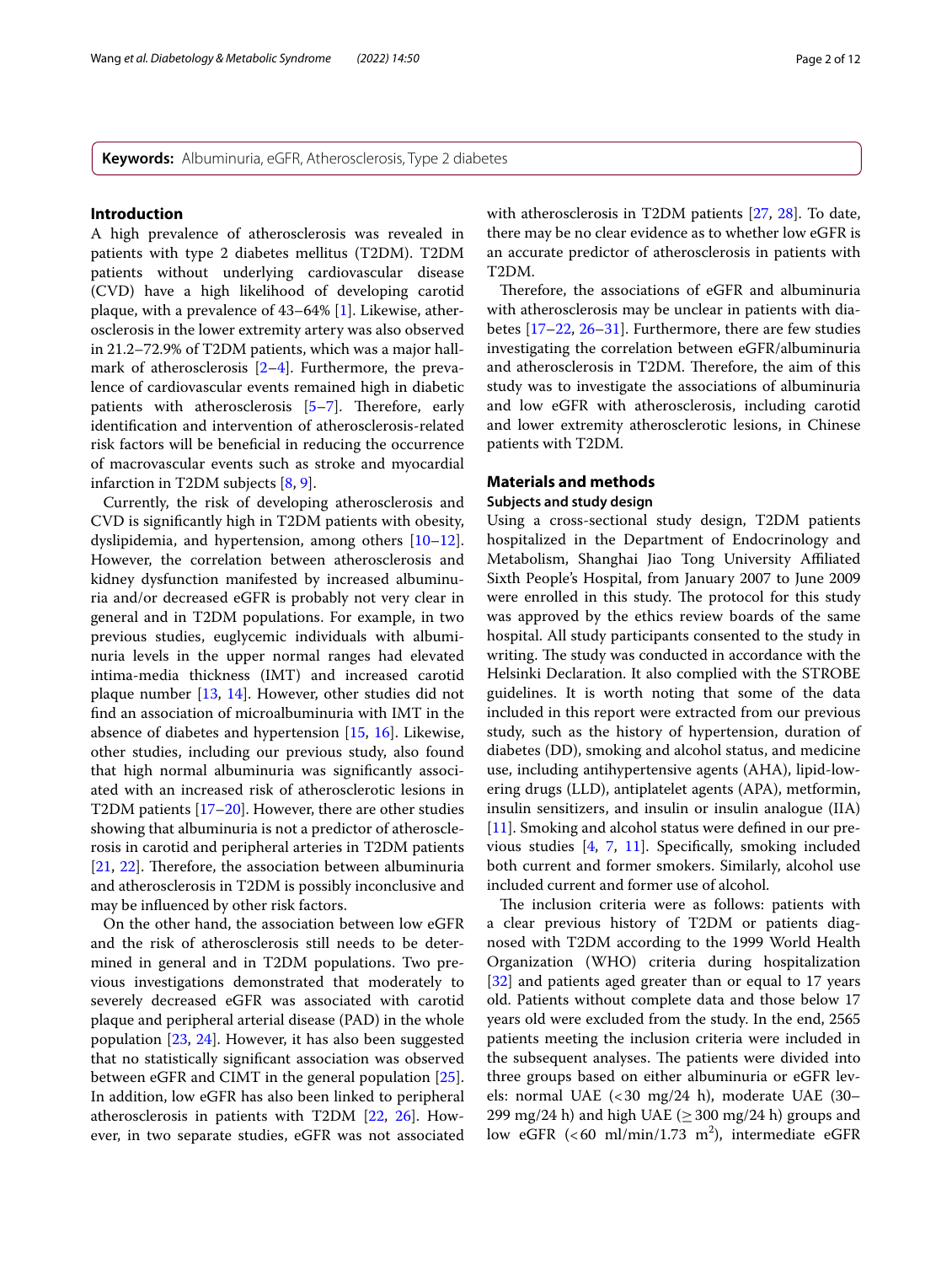$(60-89 \text{ ml/min}/1.73 \text{ m}^2)$  and normal eGFR  $( \geq 90 \text{ ml/m}^2)$  $\min/1.73 \text{ m}^2$ ) groups. The eGFR grouping in the present study was based on the latest definition of CKD [[33,](#page-10-26) [34\]](#page-10-27).

To further elucidate the relationship between atherosclerosis, UAE and eGFR, the patients were further classified into four groups: normal group (eGFR $\geq$ 90 ml/min/1.73  $m^2$  and UAE<30 mg/24 h), normal eGFR and high UAE group (eGFR $\geq$ 90 ml/min/1.73 m<sup>2</sup> and UAE ≥ 30 mg/24 h), low eGFR and normal UAE group (eGFR < 90 ml/min/1.73  $m^2$  and UAE < 30 mg/24 h), and low eGFR and high UAE group (eGFR<90 ml/min/1.73  $m^2$  and UAE  $\geq$  30 mg/24 h).

## **Physical examination and laboratory tests**

The height, waist and hip circumferences, weight and blood pressure of the participants were measured as previously described at the time of admission [\[4](#page-10-2), [35](#page-10-28), [36](#page-10-29)]. Body mass index (BMI) was calculated as the weight divided by the square of the height. The waist-to-hip ratio (WHR) was measured as the ratio of waist circumference to hip circumference. Blood samples were taken after an overnight fast and two hours after breakfast on the second day after enrollment. Blood glucose levels, lipid profles, islet function, and liver and renal functions were measured as previously described [[4](#page-10-2), [35,](#page-10-28) [36](#page-10-29)]. Serum creatinine levels were determined by the sarcosine oxidase method. Insulin resistance assessment was performed using the homeostasis assessment of insulin resistance model (accessed at <http://www.dtu.ox.ac.uk>). The 24-h UAE was determined based on the mean value of three 24-h UAEs after admission. Albuminuria was measured by immune scattering turbidimetry. The eGFR was calculated based on the equation recommended for the Chinese population  $[175 \times (serum creationine)^{-1.234} \times$  $(\text{age})^{-0.179} (\times 0.79)$ , if female)] [[11](#page-10-24)].

#### **Ultrasonography tests**

Ultrasonography of the carotid and lower extremity arteries, including measurements for CIMT, FIMT, atherosclerotic plaque and stenosis, was performed as previously described [\[4,](#page-10-2) [35,](#page-10-28) [37\]](#page-11-0). Specifcally, ultrasound examinations were performed by three echographers independently using an Acuson Sequoia 512 machine with a probe frequency of  $5-13$  MHz  $[4]$  $[4]$ . In this study, CIMT, FIMT, plaque and stenosis were defned as previously described [\[4](#page-10-2), [7,](#page-10-4) [35](#page-10-28), [37](#page-11-0)]. In brief, IMT was defned as the length between the leading edge of the lumen-intima echo and the leading edge of the media-adventitia echo. Atherosclerotic plaque was regarded as a lesion that invaded the lumen of an artery by 0.5 mm or by half the surrounding IMT value, or an IMT of more than 1.5 mm in any arterial segment. Additionally, stenosis was regarded as the stenosis of either the carotid or femoral arteries [[4,](#page-10-2) [7](#page-10-4), [35,](#page-10-28) [37](#page-11-0)].

#### **Statistical analysis**

Data were analyzed using SPSS 15.0 (SPSS Inc., Chicago, IL, USA). Continuous variables were assessed for normality and thereafter expressed as the mean $\pm$ standard deviation or the median and quartile range. Diferences among three groups were analyzed using one-way ANOVA or the Kruskal–Wallis test. Specifcally, normally distributed variables were analyzed using one-way ANOVA, and nonnormally distributed variables were measured using the Kruskal–Wallis test. Categorical variables were analyzed using chi-square tests. The relationship between categorical variables and parameters of interest while controlling for sex and/or age was analyzed using logistic regression. Diferences in quantitative variables while adjusting for sex and/or age were assessed using univariate linear regression models. The associations of UAE with atherosclerotic plaque/stenosis were estimated using binary logistic regression. Likewise, the associations between eGFR and atherosclerotic plaque/ stenosis were also analyzed by a binary logistic regression model. Furthermore, the association of IMT with UAE and eGFR in patients with diabetes was calculated by univariate linear regression. Additionally, nonnormally distributed variables were transformed by normal score transformation before entering into regression analyses. We constructed fve models to assess the relationship between atherosclerotic lesions and either UAE or eGFR. For Model 1, there were no adjustments for any variables. In Model 2, there were adjustments for age, sex, DD, hypertension, smoking status and alcohol use. Model 3 incorporated additional adjustments for AHA, LLD, and APA use. In Model 4, there were additional adjustments for systolic blood pressure (SBP), diastolic blood pressure (DBP), BMI, waist circumference (WC) and WHR. Model 5 had the greatest adjustment, further incorporating alanine transaminase (ALT), total triglycerides (TG), total cholesterol (TC), high-density lipoprotein cholesterol (HDL-C), low-density lipoprotein cholesterol (LDL-C), serum uric acid (SUA), fasting plasma glucose (FPG), 2-h postprandial plasma glucose (2-h PPG), glycated hemoglobin A1c (HbA1c), fasting C-peptide (FCP), 2-h postprandial C-peptide (2-h PCP) and HOMA of insulin resistance (HOMA2-IR) to the previously mentioned variables. Statistical significance was set at  $p < 0.05$ .

# **Results**

#### **Characteristics of the study subjects**

The baseline characteristics of the subjects grouped by either UAE or eGFR levels are highlighted in Tables [1](#page-3-0) and [2](#page-4-0), respectively. As shown in Table [1,](#page-3-0) after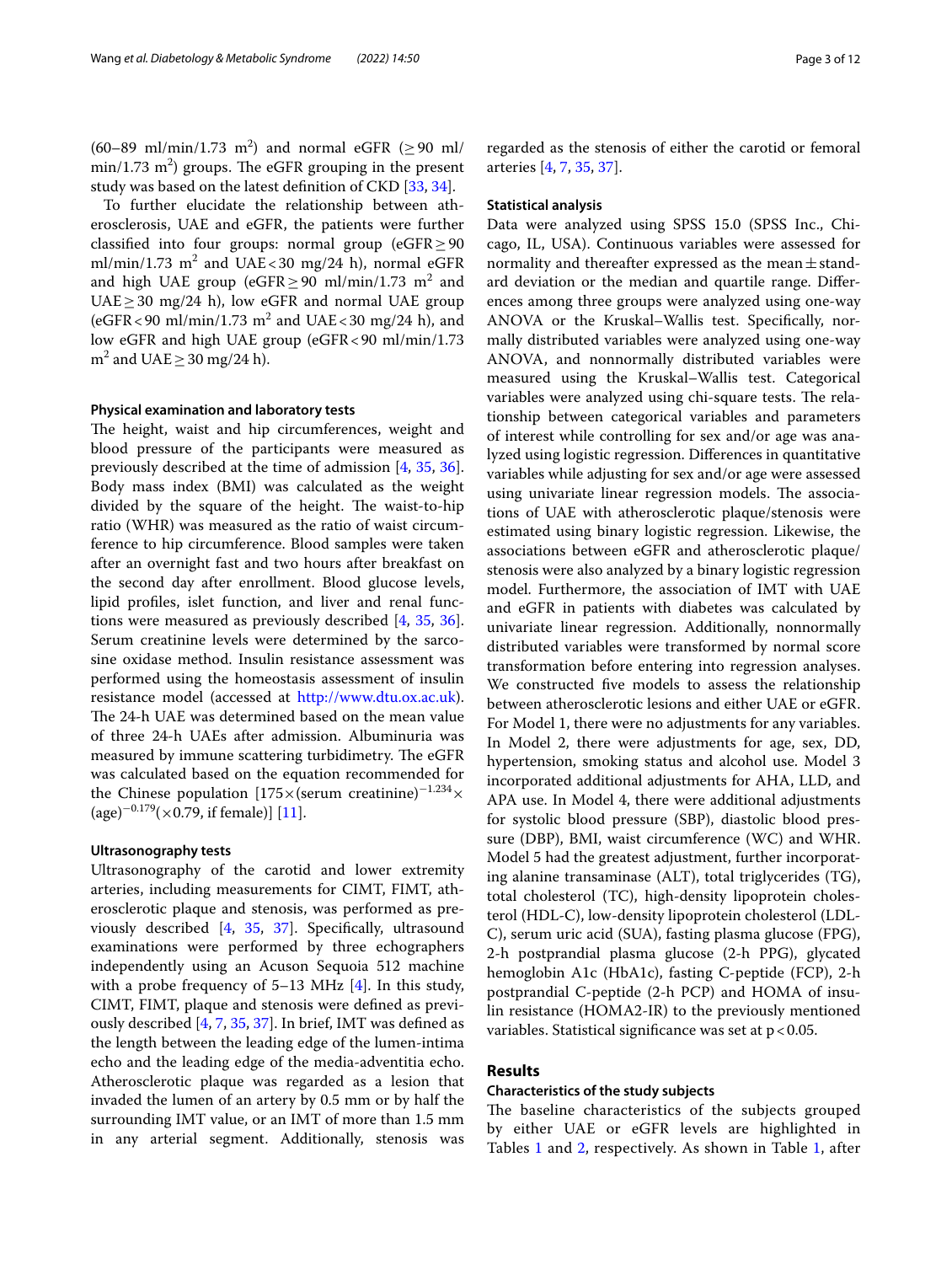| <b>Variables</b>           | UAE < 30 mg/24 h (n = 1940) | UAE 30-299 mg/24 h<br>$(n=467)$ | $UAE > 300$ mg/24 h<br>$(n=158)$ | p value | p* value |
|----------------------------|-----------------------------|---------------------------------|----------------------------------|---------|----------|
| Male (n, %)                | 1066 (54.9%)                | 253 (54.2%)                     | 109 (69.0%)                      | 0.002   | < 0.001  |
| Age (years)                | $59 \pm 12$                 | $61 \pm 13$                     | $61 \pm 12$                      | < 0.001 | < 0.001  |
| DD (months)*               | 72 (17-120)                 | 108 (36-156)                    | $120(48 - 180)$                  | < 0.001 | < 0.001  |
| Hypertension (n, %)        | 931 (48.0%)                 | 316 (67.7%)                     | 129 (81.6%)                      | < 0.001 | < 0.001  |
| Drinking (n, %)            | 298 (15.4%)                 | 73 (15.6%)                      | 26 (16.5%)                       | 0.930   | 0.688    |
| Smoking (n, %)             | 545 (28.1%)                 | 139 (29.8%)                     | 54 (34.2%)                       | 0.233   | 0.204    |
| APA (n, %)                 | 981 (50.6%)                 | 244 (52.2%)                     | 92 (58.2%)                       | 0.164   | 0.601    |
| LLD (n, %)                 | 560 (28.9%)                 | 163 (34.9%)                     | 76 (48.1%)                       | < 0.001 | < 0.001  |
| AHA (n, %)                 | 824 (42.5%)                 | 307 (65.7%)                     | 129 (81.6%)                      | < 0.001 | < 0.001  |
| IIA(n, %)                  | 1333 (68.7%)                | 367 (78.6%)                     | 146 (92.4%)                      | < 0.001 | < 0.001  |
| Metformin (n, %)           | 1087 (56.0%)                | 268 (57.4%)                     | 89 (56.3%)                       | 0.868   | 0.678    |
| Insulin sensitizers (n, %) | 264 (13.6%)                 | 95(20.3%)                       | 18(11.4%)                        | 0.001   | 0.001    |
| SBP (mmHq)                 | $130 \pm 16$                | $137 + 18$                      | $149 + 20$                       | < 0.001 | < 0.001  |
| DBP (mmHg)                 | 79±9                        | $82 \pm 11$                     | $85 + 11$                        | < 0.001 | < 0.001  |
| WC (cm)                    | $88.41 \pm 9.88$            | $92.25 \pm 11.01$               | $91.76 \pm 11.10$                | < 0.001 | < 0.001  |
| WHR                        | $0.91 \pm 0.06$             | $0.92 \pm 0.07$                 | $0.93 \pm 0.06$                  | < 0.001 | < 0.001  |
| BMI ( $kg/m2$ )            | $24.64 \pm 3.33$            | $25.7 \pm 3.67$                 | $25.54 \pm 3.59$                 | < 0.001 | < 0.001  |
| FPG (mmol/l)*              | $7.72(6.21 - 9.66)$         | $8.1(6.42 - 9.93)$              | 7.56 (5.86-9.59)                 | 0.045   | 0.006    |
| 2-h PPG (mmol/l)*          | 13.58 (10.24-16.98)         | 13.79 (10.56-17.18)             | $12.37(9.1 - 16.34)$             | 0.018   | 0.180    |
| $HbA1c$ (%)                | $9.11 \pm 2.38$             | $9.35 \pm 2.27$                 | $9.12 \pm 2.37$                  | 0.150   | 0.087    |
| FCP (ng/mL)*               | $1.61(0.98 - 2.34)$         | $1.75(1.04 - 2.62)$             | $1.87(1.045 - 3.01)$             | < 0.001 | < 0.001  |
| 2-h PCP (ng/mL)*           | $3.67(2.07 - 5.35)$         | 3.51 (2.09-5.35)                | $3.6(1.79 - 5.34)$               | 0.854   | 0.814    |
| HOMA2-IR*                  | $1.4(0.9-2)$                | $1.5(0.9 - 2.4)$                | $1.6(0.9-2.5)$                   | 0.001   | < 0.001  |
| TG (mmol/l)*               | $1.37(0.96 - 2.04)$         | 1.59 (1.14-2.39)                | $1.66(1.21 - 2.49)$              | < 0.001 | < 0.001  |
| TC (mmol/l)                | $4.66 \pm 1.04$             | $4.74 \pm 1.20$                 | $5.52 \pm 1.47$                  | < 0.001 | < 0.001  |
| HDL-C (mmol/l)             | $1.13 \pm 0.31$             | $1.06 \pm 0.28$                 | $1.11 \pm 0.30$                  | < 0.001 | < 0.001  |
| LDL-C (mmol/l)             | $3.09 \pm 0.92$             | $3.09 \pm 0.96$                 | $3.63 \pm 1.21$                  | < 0.001 | < 0.001  |
| ALT $(U/I)$ *              | $19(13 - 30)$               | $20(14-33)$                     | $18(12-26)$                      | 0.049   | 0.103    |
| SUA (µmol/l) *             | 302 (251-364)               | 320 (262-391)                   | 378 (304-450)                    | < 0.001 | < 0.001  |

## <span id="page-3-0"></span>**Table 1** Characteristics of the subjects according to UAE levels

Values are expressed as the mean  $\pm$  S.D, or median with interquartile range, or percentages

*UAE* urinary albumin excretion, *DD* duration of diabetes, *APA* anti-platelet agents, *LLD* lipid-lowering drugs, *AHA* anti-hypertensive agents, *IIA* insulin or insulin analogue, *SBP* systolic blood pressure, *DBP* diastolic blood pressure, *WC* waist circumference, *WHR* waist-to-hip ratio, *BMI* body mass index, *FPG* fasting plasma glucose, *2-h PPG* 2-h postprandial plasma glucose, *HbA1c* glycated hemoglobin A1c, *FCP* fasting C-peptide, *2-h PCP* 2-h postprandial C-peptide, *HOMA2-IR* HOMA of insulin resistance, *TG* total triglycerides *TC* total cholesterol, *HDL-C* high-density lipoprotein cholesterol, *LDL-C* low-density lipoprotein cholesterol, *ALT* alanine transaminase, *SUA* serum uric acid

p value: The p-values were not adjusted for age and sex for the trend

p\* value: The p-values were adjusted for sex and age for the trend

\* The Kruskal-Wallis test was applied

adjustment for sex and age, the prevalence of hypertension, the percentage of IIA and LLD and AHA use, SBP, DBP, WHR, FCP, HOMA2-IR, TG, TC, and SUA were found to increase with increasing UAE (all  $p < 0.05$ ). Additionally, there were signifcant diferences in the percentage of insulin sensitizers use, WC, BMI, FPG, HDL-C, and LDL-C among the three UAE groups in T2DM patients (all  $p < 0.05$ ). However, there was no signifcant diference in the percentage of drinking, smoking, metformin and APA use, 2-h PPG, HbA1c, 2-h CP, or ALT among the three groups.

Table [2](#page-4-0) shows the baseline characteristics of the diferent eGFR groups. After adjustment for age and sex, lower eGFR was associated with older age, longer DD, higher prevalence of hypertension, more AHA usage, less metformin usage, and higher SBP, WC, BMI, FCP, 2-h-PCP, HOMA2-IR, and SUA but lower HDL-C (all  $p < 0.05$ ). Moreover, the percentage of drinking and smoking, APA and IIA usage, sex, WHR, HbA1C, TG, TC, and FPG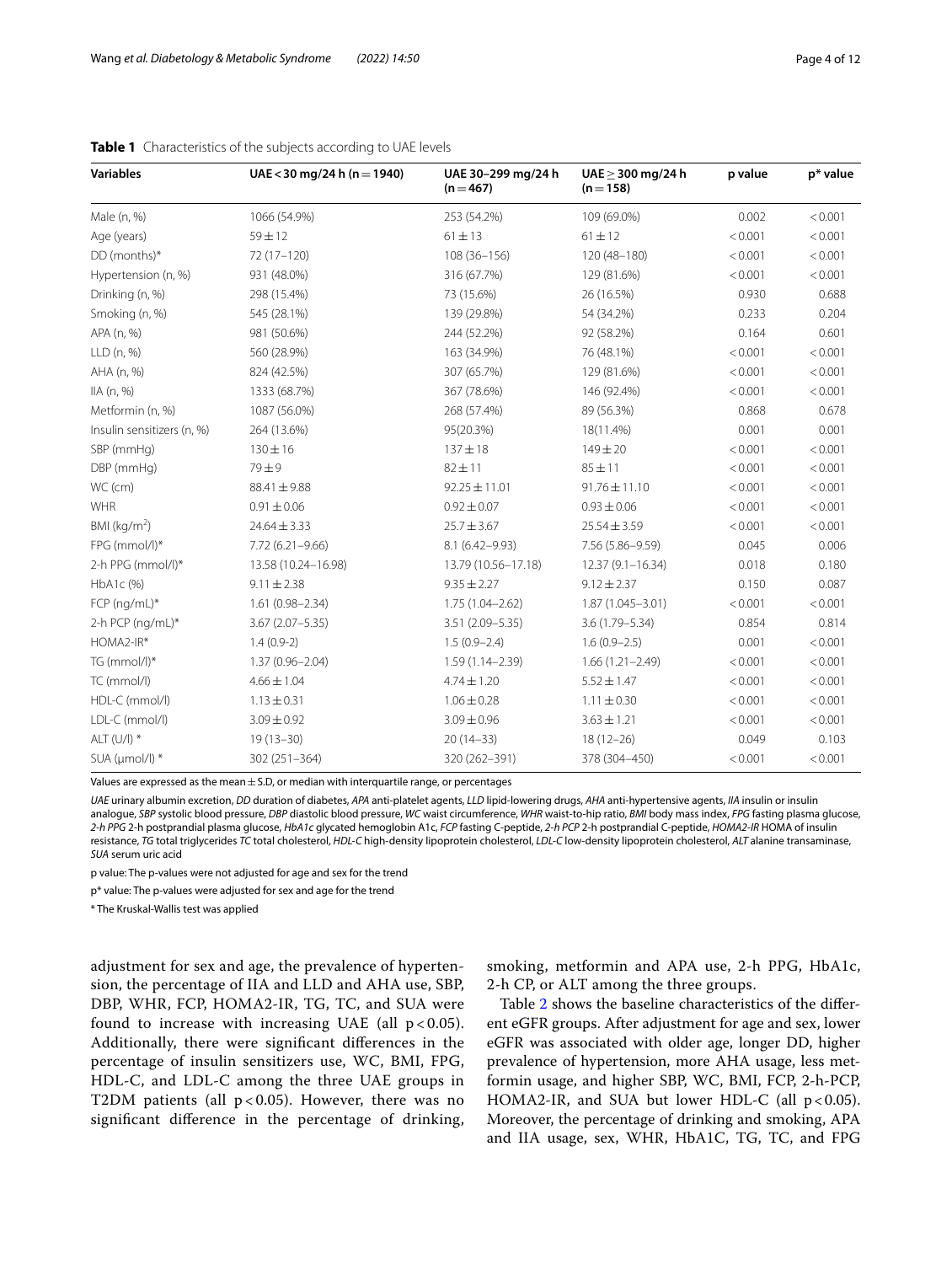| <b>Variables</b>          | eGFR $\geq$ 90ml/min/1.73m <sup>2</sup><br>$(n = 1684)$ | eGFR 60-89 ml/<br>$min/1.73m^2 (n=719)$ | eGFR < 60ml/min/1.73m <sup>2</sup> p value<br>$(n=162)$ |         | p* value |
|---------------------------|---------------------------------------------------------|-----------------------------------------|---------------------------------------------------------|---------|----------|
| Male (n, %)               | 930 (55.2%)                                             | 410 (57.0%)                             | 88 (54.3%)                                              | 0.674   | < 0.001  |
| Age (years)               | $56 \pm 12$                                             | $66 \pm 10$                             | $69 + 10$                                               | < 0.001 | < 0.001  |
| DD (months)*              | 72 (12-120)                                             | $96(36 - 156)$                          | 120 (60-192)                                            | < 0.001 | 0.234    |
| Hypertension (n, %)       | 788 (46.8%)                                             | 456 (63.4%)                             | 132 (81.5%)                                             | < 0.001 | < 0.001  |
| Drinking (n, %)           | 287 (17.0%)                                             | 100 (13.9%)                             | 10 (6.2%)                                               | < 0.001 | 0.025    |
| Smoking (n, %)            | 520 (30.9%)                                             | 185 (25.7%)                             | 33 (20.4%)                                              | 0.002   | 0.358    |
| APA (n, %)                | 789 (46.9%)                                             | 436 (60.6%)                             | 92 (56.8%)                                              | < 0.001 | 0.066    |
| LLD (n, %)                | 509 (30.2%)                                             | 234 (32.5%)                             | 56 (34.6%)                                              | 0.332   | 0.093    |
| AHA (n, %)                | 700 (41.6%)                                             | 434 (60.4%)                             | 126 (77.8%)                                             | < 0.001 | < 0.001  |
| IIA(n, %)                 | 1209 (71.8%)                                            | 491 (68.3%)                             | 146 (90.1%)                                             | < 0.001 | < 0.001  |
| Metformin (n, %)          | 993 (59.0%)                                             | 378 (52.6%)                             | 73 (45.1%)                                              | < 0.001 | 0.016    |
| Insulin sensitizers (n,%) | 258 (15.3%)                                             | 97 (13.5%)                              | 22 (13.6%)                                              | 0.464   | 0.642    |
| SBP (mmHg)                | $130 \pm 17$                                            | $134 \pm 18$                            | $141 \pm 21$                                            | < 0.001 | < 0.001  |
| DBP (mmHg)                | $80 \pm 10$                                             | $80 \pm 10$                             | $80 + 11$                                               | < 0.001 | 0.918    |
| WC (cm)                   | 88.62 ± 10.24                                           | $90.25 \pm 10.32$                       | $92.51 \pm 9.67$                                        | < 0.001 | < 0.001  |
| <b>WHR</b>                | $0.91 \pm 0.06$                                         | $0.91 \pm 0.07$                         | $0.93 \pm 0.06$                                         | < 0.001 | 0.009    |
| BMI ( $kg/m2$ )           | $24.7 \pm 3.48$                                         | $25.13 \pm 3.21$                        | $25.74 \pm 3.69$                                        | < 0.001 | < 0.001  |
| FPG (mmol/l)*             | 8.07 (6.48-10.04)                                       | $7.27(5.9-9)$                           | 7.06 (5.62-8.89)                                        | < 0.001 | < 0.001  |
| 2-h PPG (mmol/l)*         | 13.81 (10.51-17.17)                                     | 13.14 (9.66-16.49)                      | 12.15(9.58-16.94)                                       | 0.005   | 0.137    |
| $HbA1c$ (%)               | $9.34 \pm 2.34$                                         | $8.79 \pm 2.29$                         | $8.81 \pm 2.69$                                         | 0.150   | < 0.001  |
| FCP (ng/mL)*              | $1.58(0.94 - 2.33)$                                     | $1.7(1.1 - 2.53)$                       | $2.21(1.2 - 3.58)$                                      | < 0.001 | < 0.001  |
| 2-h PCP (ng/mL)*          | 3.46 (1.88-5.18)                                        | $4.12(2.43 - 5.53)$                     | 4.18 (2.32-5.82)                                        | < 0.001 | < 0.001  |
| HOMA2-IR*                 | $1.4(0.8-2)$                                            | $1.4(0.9-2.1)$                          | $2(0.9-2.9)$                                            | 0.050   | < 0.001  |
| TG (mmol/l)*              | $1.43(0.99 - 2.14)$                                     | $1.42(1 - 2.03)$                        | $1.55(1.08 - 2.39)$                                     | 0.512   | < 0.001  |
| TC (mmol/l)               | $4.73 \pm 1.1$                                          | $4.67 \pm 1.08$                         | $4.97 \pm 1.45$                                         | < 0.001 | 0.001    |
| HDL-C (mmol/l)            | $1.12 \pm 0.3$                                          | $1.11 \pm 0.3$                          | $1.06 \pm 0.3$                                          | < 0.001 | < 0.001  |
| LDL-C (mmol/l)            | $3.14 \pm 0.95$                                         | $3.07 \pm 0.93$                         | $3.2 \pm 1.08$                                          | < 0.001 | 0.251    |
| $ALT (U/I)*$              | $20(14-31)$                                             | $19(13-27)$                             | $16(12-26)$                                             | 0.006   | 0.607    |
| SUA (µmol/l) *            | 292 (244-351)                                           | 330 (278-391)                           | 414 (349-495)                                           | < 0.001 | < 0.001  |

# <span id="page-4-0"></span>**Table 2** Characteristics of the subjects according to eGFR levels

Values are expressed as the mean  $\pm$  S.D, or median with interquartile range, or percentages

*eGFR* estimated glomerular fltration rate, *DD* duration of diabetes, *APA* anti-platelet agents, *LLD* lipid-lowering drugs, *AHA* anti-hypertensive agents, *IIA* insulin or insulin analogue, *SBP* systolic blood pressure, *DBP* diastolic blood pressure, *WC* waist circumference, *WHR* waist-to-hip ratio, *BMI* body mass index, *FPG* fasting plasma glucose, *2-h PPG* 2-h postprandial plasma glucose, *HbA1c* glycated hemoglobin A1c, *FCP* fasting C-peptide, *2-h PCP* 2-h postprandial C-peptide, *HOMA2-IR* HOMA of insulin resistance, *TG* total triglycerides, *TC* total cholesterol, *HDL-C* high-density lipoprotein cholesterol, *LDL-C* low-density lipoprotein cholesterol, *ALT* alanine transaminase, *SUA* serum uric acid

p value: The p-values were not adjusted for sex and age for the trend

p\* value: The p-values were adjusted for sex and age for the trend

\* The Kruskal-Wallis test was applied

varied among the different eGFR groups (all  $p < 0.05$ ), whereas insulin sensitizers and LLD use, DBP, LDL-C, 2-h-PPG, and ALT were indiscriminate (all  $p > 0.05$ ).

# **Comparison of atherosclerotic lesions among diferent groups**

Figure [1](#page-5-0) compares the atherosclerotic lesions among the diferent UAE groups after adjustment for age, sex, and DD. The prevalence of plaques (72.2% vs. 78.6%) and 87.3%;  $p = 0.016$  for trend) and stenosis (14.0%) vs. 25.5% and 37.3%; p < 0.001 for trend) was signifcantly increased from the normal to high UAE groups in T2DM (Fig. [1](#page-5-0) A and [1](#page-5-0)B). Likewise, both the CIMT  $(0.82 \pm 0.20, 0.86 \pm 0.22, 0.93 \pm 0.24, 0.93 \pm 0.24)$  mm, p < 0.001 for trend) and FIMT  $(0.79 \pm 0.18, 0.84 \pm 0.20$  and  $0.88 \pm 0.24$  mm, p=0.001 for trend) values also gradually increased from normal to high UAE levels (Fig. [1](#page-5-0) C and [1D](#page-5-0)).

However, after controlling for age, sex, and DD, only the FIMT (0.92 $\pm$ 0.17, 0.86 $\pm$ 0.20 and 0.77 $\pm$ 0.18 mm,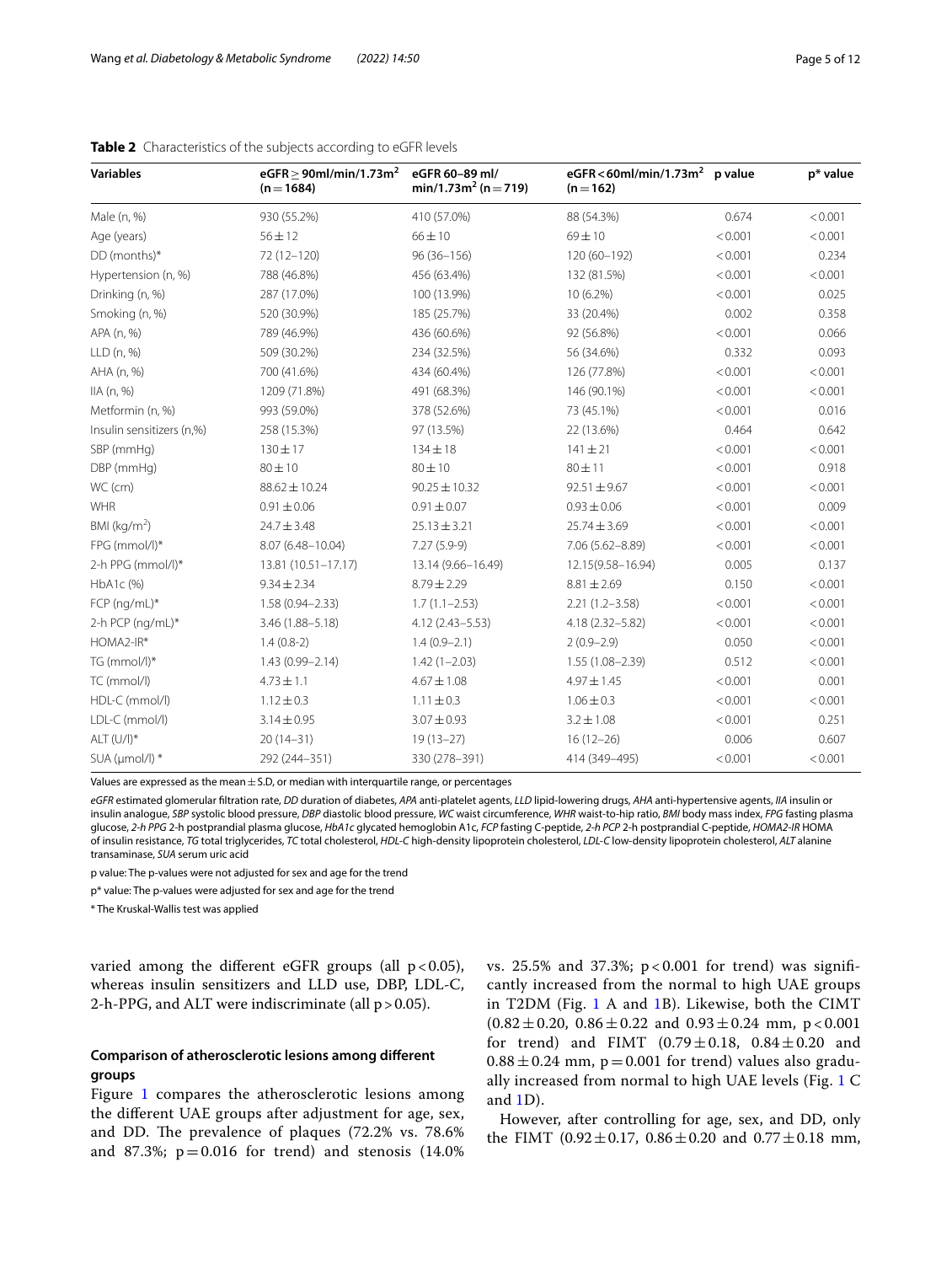

<span id="page-5-0"></span> $p=0.001$  for trend) value was significantly different from those of the low to normal eGFR groups (Fig. [2D](#page-6-0)). There was no signifcant diference in the prevalence of atherosclerotic plaques (92.6% vs. 87.5% and 66.9%;  $p = 0.077$ for trend) and stenosis (37.0% vs. 24.5% and 12.6%;  $p=0.348$  for trend) or in the CIMT value  $(0.92\pm0.20,$  $0.89 \pm 0.22$  and  $0.81 \pm 0.20$  mm, p=0.665 for trend) between the low and normal eGFR groups (Fig. [2](#page-6-0)A–C).

The comparison of atherosclerotic lesions in normal, normal eGFR and high UAE, low eGFR and normal UAE, and combined low eGFR and high UAE groups is demonstrated in Figure 3. After controlling for age, sex, and DD, the prevalence of atherosclerosis was higher in combined low eGFR and high UAE group (92.4%) than that in low eGFR and normal UAE group (86.4%), normal eGFR and high UAE group (70.7%), and normal group (66.0%)  $(p = 0.018$  for trend) (Fig. [3A](#page-6-1)). Similarly, the prevalence of stenosis in combined low eGFR and high UAE group (38.5%) was higher than that in low eGFR and normal UAE group (21.0%), normal eGFR and high UAE group (19.8%), and normal group (10.9%) with a p value  $< 0.001$ for trend (Fig. [3B](#page-6-1)). Moreover, levels of CIMT and FIMT tended to increase in patients with coexisting high UAE and low eGFR than in patients with normal UAE and eGFR, normal eGFR and high UAE, and low eGFR and normal UAE ( $p < 0.001$  for trend) (Fig. [3](#page-6-1)C and 3D).

# **The association of atherosclerotic plaque and stenosis with UAE and eGFR**

Table [3](#page-7-0) shows multiple regression analyses for the association of UAE and eGFR with atherosclerotic plaque and stenosis in T2DM. High UAE increased the risk of developing plaque and stenosis (OR 1.22, 95% CI 1.11 to 1.35, p < 0.001 for plaque; OR: 1.30, 95% CI 1.17 to 1.45, p < 0.001 for stenosis) without adjustments for variables (Model 1). After adjustment for age, sex, smoking, drinking, duration of diabetes and hypertension (Model 2), high UAE still increased the risk of developing plaque and stenosis (OR 1.16, 95% CI 1.03 to 1.30,  $p = 0.017$  for plaque; OR 1.27, 95% CI 1.13 to 1.43, p < 0.001 for stenosis). In addition, after further adjustment for the use of AHA, LLD, and APA (Model 3) and SBP, DBP, BMI, WC and WHR (Model 4), high UAE still retained an independent relevance to the presence of plaque and stenosis (Model 3: OR 1.19, 95% CI 1.05 to 1.35, p = 0.007 for plaque; OR: 1.26, 95% CI 1.11 to 1.42, p < 0.001 for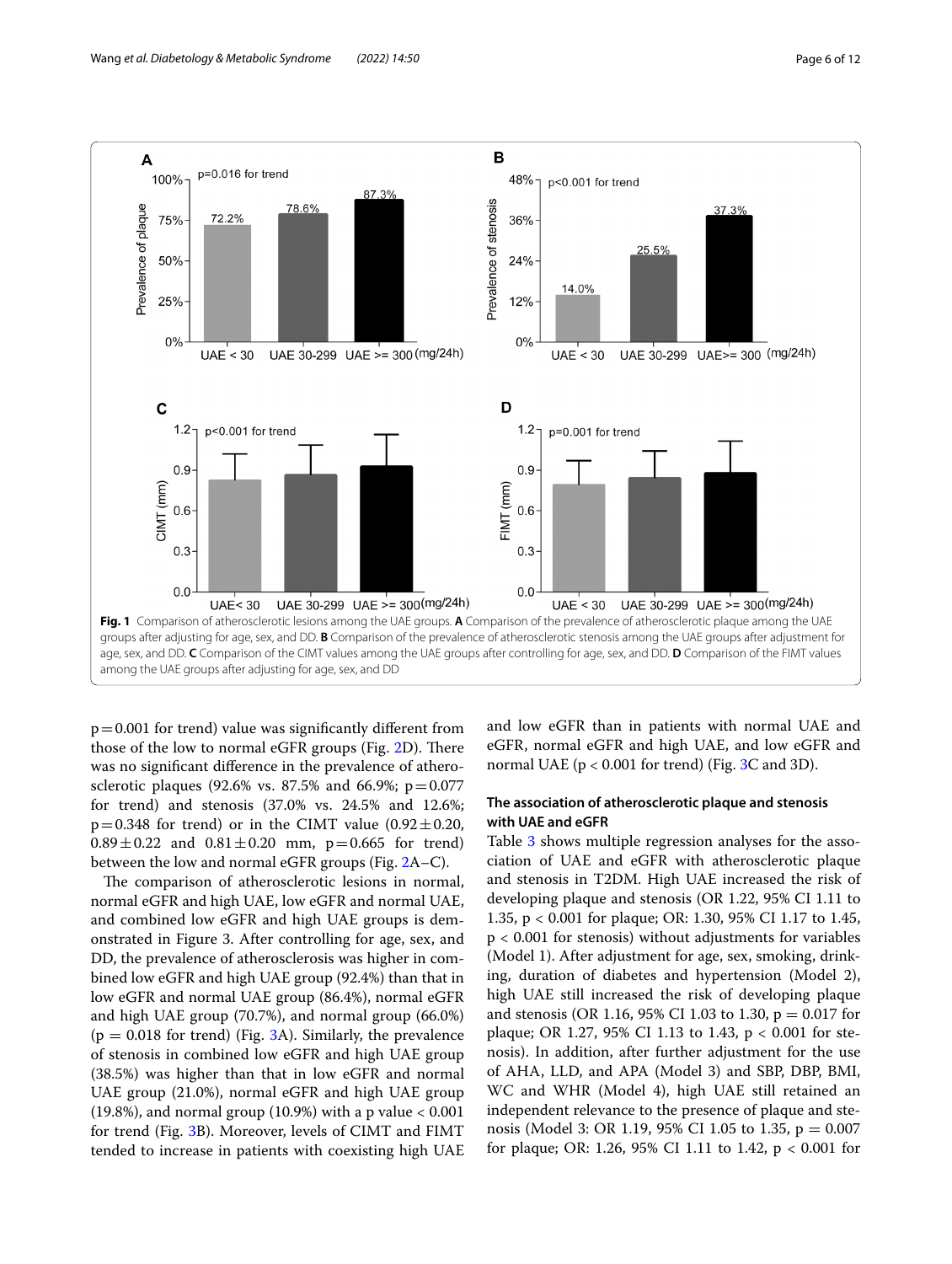



<span id="page-6-0"></span>

<span id="page-6-1"></span>Comparison of the prevalence of stenosis among the four groups after adjustment for age, sex, and DD. **C** Comparison of the CIMT values among the four groups after controlling for age, sex, and DD. **D** Comparison of the FIMT values among the four groups after adjusting for age, sex, and DD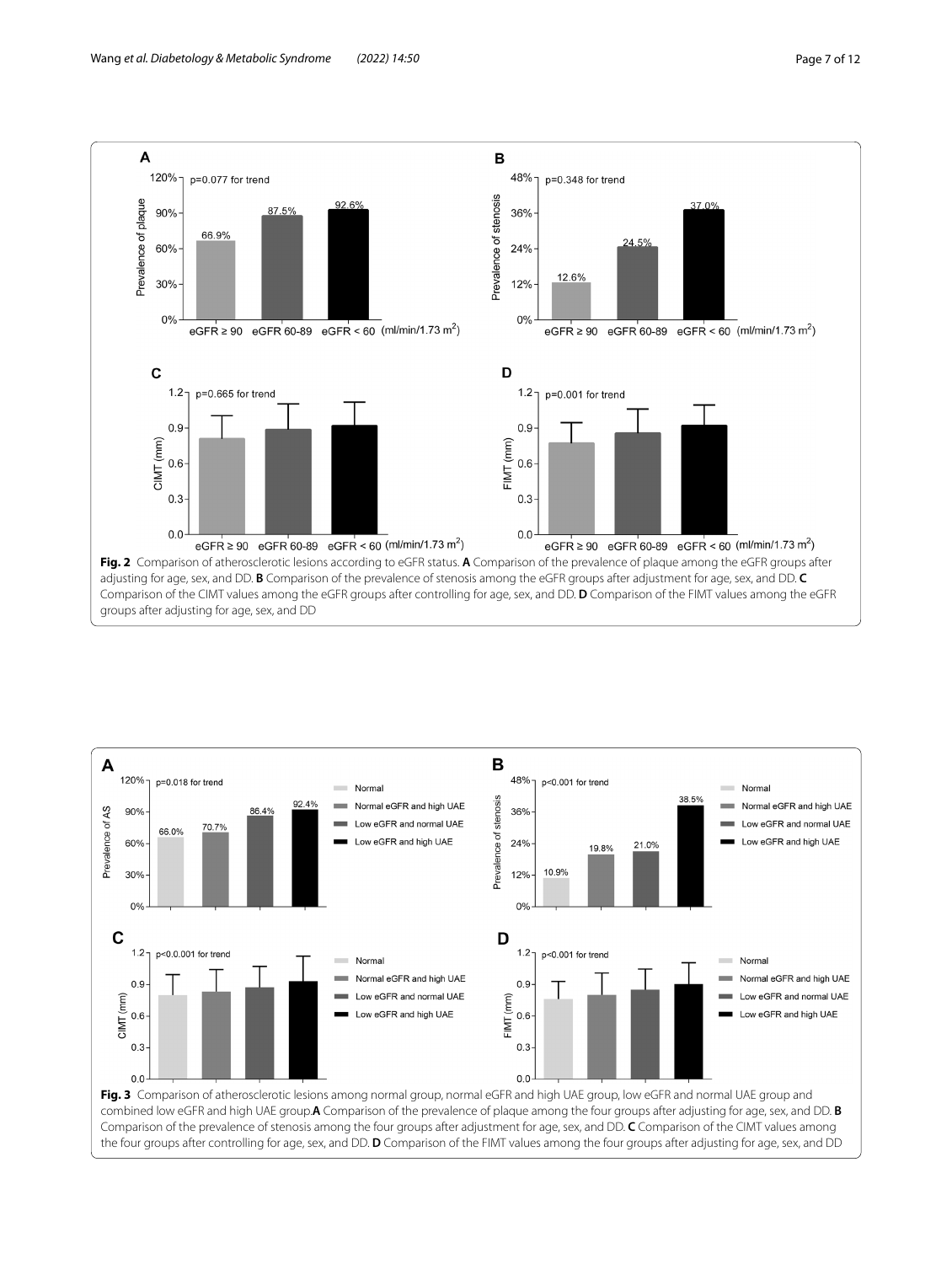<span id="page-7-0"></span>**Table 3** Association of atherosclerotic plaques and stenosis with UAE and eGFR

|          | <b>UAE</b>          |          | eGFR                |          |
|----------|---------------------|----------|---------------------|----------|
|          | OR (95% CI)         | p values | OR (95% CI)         | p values |
| Plaques  |                     |          |                     |          |
| Model 1  | $1.22(1.11 - 1.35)$ | < 0.001  | $0.49(0.44 - 0.54)$ | < 0.001  |
| Model 2  | $1.16(1.03 - 1.30)$ | 0.017    | $0.90(0.79 - 1.02)$ | 0.098    |
| Model 3  | $1.19(1.05 - 1.35)$ | 0.007    | $0.88(0.77 - 1.01)$ | 0.059    |
| Model 4  | $1.15(1.00-1.32)$   | 0.046    | $0.88(0.76 - 1.02)$ | 0.079    |
| Model 5  | 1.20 (1.03–1.39)    | 0.020    | $0.88(0.75 - 1.02)$ | 0.089    |
| Stenosis |                     |          |                     |          |
| Model 1  | $1.30(1.17 - 1.45)$ | < 0.001  | $0.61(0.54 - 0.68)$ | < 0.001  |
| Model 2  | $1.27(1.13 - 1.43)$ | < 0.001  | $1.04(0.91 - 1.18)$ | 0.614    |
| Model 3  | $1.26(1.11 - 1.42)$ | < 0.001  | $1.04(0.91 - 1.19)$ | 0.593    |
| Model 4  | 1.22 (1.07–1.39)    | 0.003    | $1.08(0.93 - 1.25)$ | 0.312    |
| Model 5  | $1.17(1.01 - 1.35)$ | 0.036    | $1.12(0.95 - 1.31)$ | 0.177    |

*UAE* urinary albumin excretion, *eGFR* estimated glomerular fltration rate, *DD* duration of diabetes, *APA* anti-platelet agents, *LLD* lipid-lowering drugs, *AHA* anti-hypertensive agents, *SBP* systolic blood pressure, *DBP* diastolic blood pressure, *WC* waist circumference, *WHR* waist-to-hip ratio, *BMI* body mass index, *FPG* fasting plasma glucose, *2-h PPG* 2-h postprandial plasma glucose, *HbA1c* glycated hemoglobin A1c, *FCP* fasting C-peptide, *2-h PCP* 2-h postprandial C-peptide, *HOMA2-IR* HOMA of insulin resistance, *TG* total triglycerides, *TC* total cholesterol, *HDL-C* high-density lipoprotein cholesterol, *LDL-C* low-density lipoprotein cholesterol, *ALT* alanine transaminase, *SUA* serum uric acid

Model 1: unadjusted

Model 2: Adjusted for age, sex, DD, hypertension, smoking status and alcohol use

Model 3: Further adjustment for use of AHA, LLD, APA

Model 4: Further adjustment for SBP, DBP, BMI, WC and WHR

Model 5: Further adjustment for ALT, TG, TC, HDL-C, LDL-C, SUA, FPG, 2-h PPG, HbA1c, FCP, 2-h PCP, HOMA2-IR

stenosis; Model 4: OR 1.15, 95% CI 1.00 to 1.32, p = 0.046 for plaque; OR 1.22, 95% CI 1.07 to 1.39,  $p = 0.003$ for stenosis). Even after incorporation of additional clinical parameters (Model 5), high UAE was still closely associated with an increased risk of developing both plaque and stenosis (OR 1.20, 95% CI 1.03 to 1.39, p = 0.020; OR 1.17, 95% CI 1.01 to 1.35,  $p = 0.036$ , respectively). Before adjustment for variables, low eGFR was correlated with the prevalence of plaque and stenosis (OR: 0.49, 95% CI 0.44 to 0.54, p < 0.001; OR 0.61, 95% CI 0.54 to 0.68, p < 0.001, respectively). However, after further adjustment for selected variables, low eGFR was no longer associated with the risk of developing plaque and stenosis (Model 2: OR 0.90, 95% CI 0.79 to 1.02,  $p = 0.098$  for plaque and OR 1.04, 95% CI 0.91 to 1.18,  $p = 0.614$  for stenosis; Model 3:OR 0.88, 95% CI 0.77 to 1.01, p = 0.059 for plaque and OR 1.04, 95% CI 0.91 to 1.19,  $p = 0.593$  for stenosis; Model 4:OR 0.88, 95% CI 0.76 to 1.02,  $p = 0.079$ for plaque and OR 1.08, 95% CI 0.93 to 1.25,  $p = 0.312$  for stenosis; Model 5:OR 0.88, 95% CI 0.75 to 1.02, p = 0.089

#### <span id="page-7-1"></span>**Table 4** Association of CIMT and FIMT with UAE and eGFR

|             | <b>UAE</b>          |          | eGFR                     |          |  |
|-------------|---------------------|----------|--------------------------|----------|--|
|             | β (95% CI)          | p values | $\beta$ (95% CI)         | p values |  |
| <b>CIMT</b> |                     |          |                          |          |  |
| Model 1     | $0.10(0.06 - 0.14)$ | < 0.001  | $-0.23$ (-0.27 $-0.20$ ) | < 0.001  |  |
| Model 2     | $0.07(0.04 - 0.11)$ | < 0.001  | $-0.02$ (-0.06-0.03)     | 0.461    |  |
| Model 3     | $0.07(0.03 - 0.10)$ | < 0.001  | $-0.01(-0.05-0.03)$      | 0.486    |  |
| Model 4     | $0.05(0.02 - 0.09)$ | 0.006    | $-0.01(-0.05-0.03)$      | 0.660    |  |
| Model 5     | $0.05(0.01 - 0.09)$ | 0.029    | $-0.01(-0.05-0.04)$      | 0.701    |  |
| <b>FIMT</b> |                     |          |                          |          |  |
| Model 1     | $0.10(0.06 - 0.14)$ | < 0.001  | $-0.27(-0.31 - 0.23)$    | < 0.001  |  |
| Model 2     | $0.08(0.04 - 0.11)$ | < 0.001  | $-0.04(-0.08-0.00)$      | 0.053    |  |
| Model 3     | $0.07(0.04 - 0.11)$ | < 0.001  | $-0.04(-0.08-0.00)$      | 0.052    |  |
| Model 4     | $0.08(0.04 - 0.12)$ | < 0.001  | $-0.04(-0.08-0.00)$      | 0.070    |  |
| Model 5     | $0.07(0.03 - 0.11)$ | 0.001    | $-0.04(-0.08-0.01)$      | 0.134    |  |

*UAE* urinary albumin excretion, *eGFR* estimated glomerular fltration rate, *DD* duration of diabetes, *APA* anti-platelet agents, *LLD* lipid-lowering drugs, *AHA* anti-hypertensive agents, *SBP* systolic blood pressure, *DBP* diastolic blood pressure, *WC* waist circumference, *WHR* waist-to-hip ratio, *BMI* body mass index, *FPG* fasting plasma glucose, *2-h PPG* 2-h postprandial plasma glucose, *HbA1c* glycated hemoglobin A1c, *FCP* fasting C-peptide, *2-h PCP* 2-h postprandial C-peptide, *HOMA2*-*IR* HOMA of insulin resistance, *TG* total triglycerides, *TC* total cholesterol, *HDL*-*C* high-density lipoprotein cholesterol, *LDL-C* low-density lipoprotein cholesterol, *ALT* alanine transaminase, *SUA* serum uric acid

#### Model 1: unadjusted

Model 2: Adjusted for age, sex, DD, hypertension, smoking status and alcohol use

Model 3: Further adjustment for use of AHA, LLD, APA

Model 4: Further adjustment for SBP, DBP, BMI, WC and WHR

Model 5: Further adjustment for ALT, TG, TC, HDL-C, LDL-C, SUA, FPG, 2-h PPG, HbA1c, FCP, 2-h PCP, HOMA2-IR

for plaque and OR 1.12, 95% CI 0.95 to 1.31,  $p = 0.177$  for stenosis).

## **The association of CIMT and FIMT with UAE and eGFR**

As shown in Table [4,](#page-7-1) in unadjusted analysis, high UAE signifcantly impacted CIMT and FIMT values (β: 0.10, 95% CI 0.06 to 0.14, p < 0.001 for CIMT and β: 0.10, 95% CI 0.06 to 0.14,  $p < 0.001$  for FIMT) (Model 1). After adjustment for age, sex, smoking, drinking, DD, and hypertension (Model 2), high UAE was correlated with increased CIMT (β: 0.07, 95% CI 0.04 to 0.11, p < 0.001) and FIMT (β: 0.08, 95% CI 0.04 to 0.11,  $p < 0.001$ ) values. Moreover, after further controlling for the use of AHA, LLD, and APA (Model 3) and SBP, DBP, BMI, WC and WHR (Model 4), higher UAE remained signifcantly associated with thicker CIMT and FIMT (Model 3: β: 0.07, 95% CI 0.03 to 0.10, p < 0.001 for CIMT and β: 0.07, 95% CI 0.04 to 0.11, p < 0.001 for FIMT; Model 4: β: 0.05, 95% CI 0.02 to 0.09,  $p = 0.006$  for CIMT and β: 0.08, 95% CI 0.04 to 0.12, p < 0.001 for FIMT). After adjustment for all variables (Model 5), regression analyses revealed that UAE was closely associated with CIMT and FIMT (β: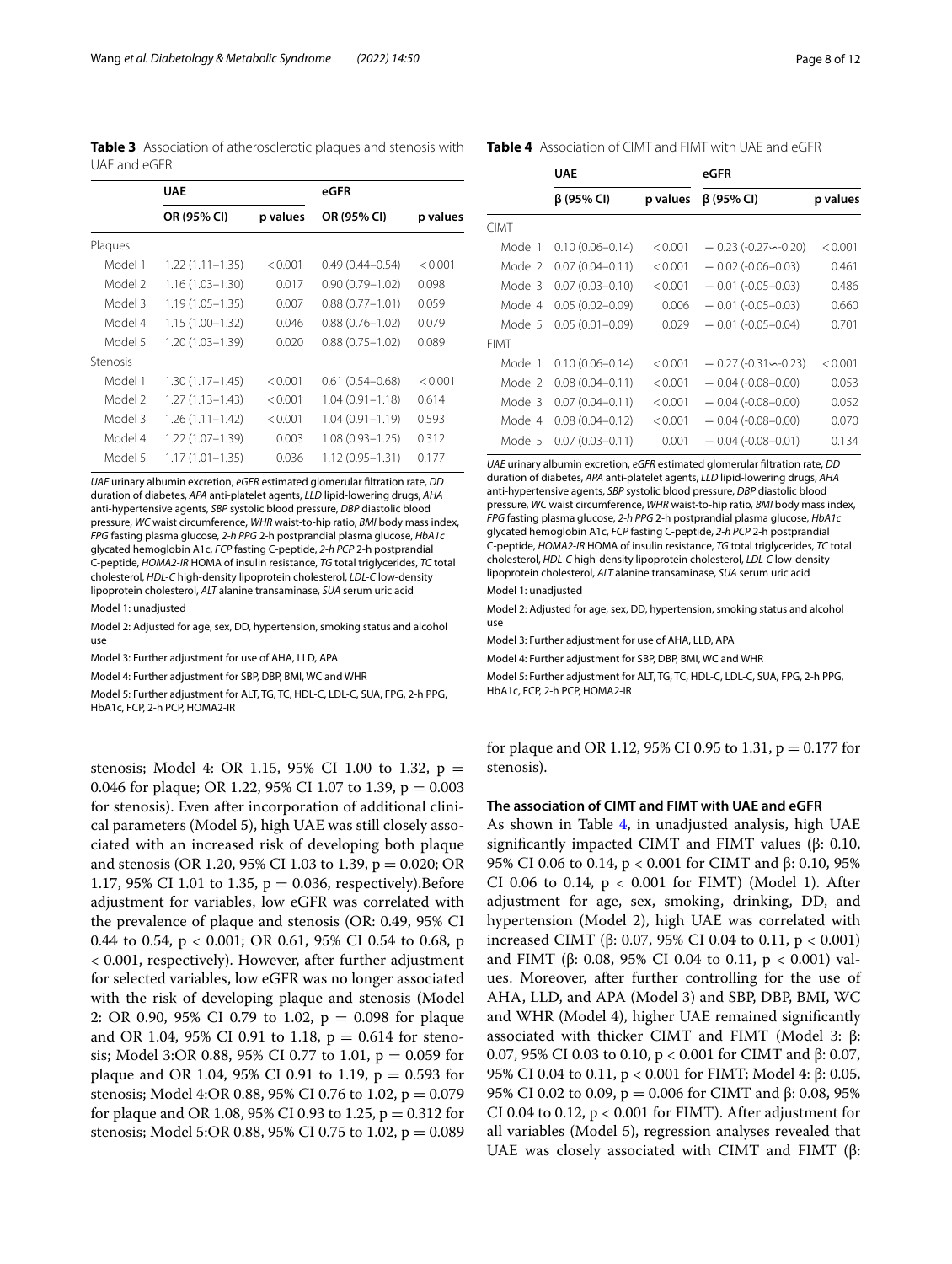0.05, 95% CI 0.01 to 0.09, p = 0.029 for CIMT and β: 0.07, 95% CI 0.03 to 0.11,  $p = 0.001$  for FIMT). However, low eGFR was associated with greater IMT in T2DM patients only in unadjusted analysis ( $\beta$ :  $-$  0.23, 95% CI  $-$  0.27 to − 0.20, p < 0.001 for CIMT and β: − 0.27, 95% CI − 0.31 to  $-$  0.23, p < 0.001 for FIMT). There was no significant relationship between eGFR and CIMT/FIMT values after adjustment for clinical and biochemical parameters (Model 2:  $\beta$ :  $-$  0.02, 95% CI  $-$  0.06 to 0.03, p  $=$  0.461 for CIMT and  $\beta$ : - 0.04, 95% CI - 0.08 to 0.00, p = 0.053 for FIMT; Model 3: β:  $-$  0.01, 95% CI  $-$  0.05 to 0.03, p = 0.486 for CIMT and β: − 0.04, 95% CI − 0.08 to 0.00, p  $= 0.052$  for FIMT; Model 4: β:  $- 0.01$ , 95% CI  $- 0.05$  to 0.03, p = 0.660 for CIMT and  $β$ : - 0.04, 95% CI - 0.08 to 0.00,  $p = 0.070$  for FIMT; Model 5: β: - 0.01, 95% CI  $-$  0.05 to 0.04, p = 0.701 for CIMT and β:  $-$  0.04, 95% CI  $-0.08$  to 0.01,  $p = 0.134$  for FIMT).

# **Discussion**

It is well established that DM patients with either low eGFR or high albuminuria are at high risk of cardiovascular events [[38–](#page-11-1)[40](#page-11-2)]. An increased urine albumin-tocreatinine ratio (UACR) is found to predict the risk of cardiovascular events and major PAD in T2DM patients [[38–](#page-11-1)[40](#page-11-2)]. Likewise, several trials have shown that low eGFR is also associated with an increased risk of developing macrovascular diseases in patients with diabetes [[39,](#page-11-3) [41](#page-11-4), [42](#page-11-5)]. However, there are few studies exploring the associations of albuminuria and decreased eGFR with the development of atherosclerosis in T2DM subjects [\[17](#page-10-13), [22,](#page-10-16) [27](#page-10-21), [29–](#page-10-30)[31\]](#page-10-23). Furthermore, the relationship between albuminuria or eGFR and atherosclerosis in patients with T2DM is controversial. Therefore, we performed the present study and demonstrated that high UAE, but not low eGFR, was an independent risk factor for atherosclerotic lesions in patients with T2DM.

The correlation between albuminuria and atherosclerosis is controversial in T2DM patients. In the general population, there was a dose–response relationship between albuminuria and the severity of carotid and femoral atherosclerosis in terms of IMT and atherosclerosis scores [[43](#page-11-6)]. However, a previous study found that albuminuria was only associated with PAD but not with carotid plaque or CIMT in T2DM patients [[21](#page-10-15)]. Moreover, Sjöblom et al. reported that UACR was not an independent predictive factor for CIMT after adjustment for blood pressure, HbA1c and LDL-C in T2DM patients [[27\]](#page-10-21). Notably, albuminuria but not eGFR was clearly associated with atherosclerosis in T2DM patients in our study. There was a close relationship between UAE and the CIMT and FIMT values. Additionally, high UAE also increased the risk of atherosclerotic plaque and stenosis even after adjustment for clinical and biochemical parameters in our study. Consistent with our fndings, Yokoyama et al. and Yamashita et al. found that an elevation in albuminuria was an important determinant of increased CIMT in T2DM patients[[22,](#page-10-16) [44](#page-11-7)]. Likewise, Nomura et al. also found a signifcant diference in the prevalence of carotid plaque between T2DM patients with normoalbuminuria and microalbuminuria $[45]$  $[45]$  $[45]$ . Therefore, increased albuminuria may be an independent risk factor for atherosclerotic lesions in T2DM subjects.

On the other hand, current results on the association between eGFR and atherosclerosis are also inconclusive in T2DM patients[[22](#page-10-16), [27](#page-10-21), [40,](#page-11-2) [46,](#page-11-9) [47](#page-11-10)]. A related study reported that a lower eGFR was associated with a higher prevalence of atherosclerotic plaque in patients with chronic kidney disease [[48\]](#page-11-11). Further studies found that there were no diferences in CIMT values among diferent albuminuria groups, but eGFR was negatively correlated with CIMT values in T2DM patients[\[46,](#page-11-9) [49\]](#page-11-12). However, Yoon et al. revealed that UACR, rather than eGFR, was an independent risk factor for the grade of carotid atherosclerotic plaque in patients with T2DM[\[17](#page-10-13)]. Likewise, a recent study supported that T2DM, a common risk factor for atherosclerosis, attenuates the correlation between eGFR and carotid atherosclerosis [[47](#page-11-10)]. Consistently, we also did not observe an association between eGFR and atherosclerosis in T2DM patients in the present study. Even though several factors including glucose-lowering medications which may infuence insulin sensitivity were related to low eGFR levels, the correlation between eGFR and atherosclerosis disappeared after correction for these factors, which suggested that eGFR was not a true independent risk factor for atherosclerosis. The findings that FCP increased with decreased eGFR and increased UAE might be related to diferences in C-peptide secretion and altered C-peptide metabolism in renal tissues as a major metabolic pathway $[50]$  $[50]$ . Consequently, we thought that albuminuria but not eGFR was obviously associated with an increased risk of atherosclerotic lesions in T2DM patients.

Additionally, the present study further analyzed the comparison of atherosclerotic lesions in normal, normal eGFR and high UAE, low eGFR and normal UAE, and combined low eGFR and high UAE groups, which suggested that the coexistence of high UAE and low eGFR was closely associated with the deterioration of atherosclerotic lesions. This was consistent with the Atherosclerosis Risk in Communities (ARIC) Study which showed a 1.36-fold risk of CVD in patients with both moderately increased albuminuria and mildly decreased eGFR (UACR 30-299 mg/g and eGFR 60-89 ml/min/1.73 m<sup>2</sup>) compared with normal eGFR and albuminuria [[33,](#page-10-26) [51](#page-11-14)].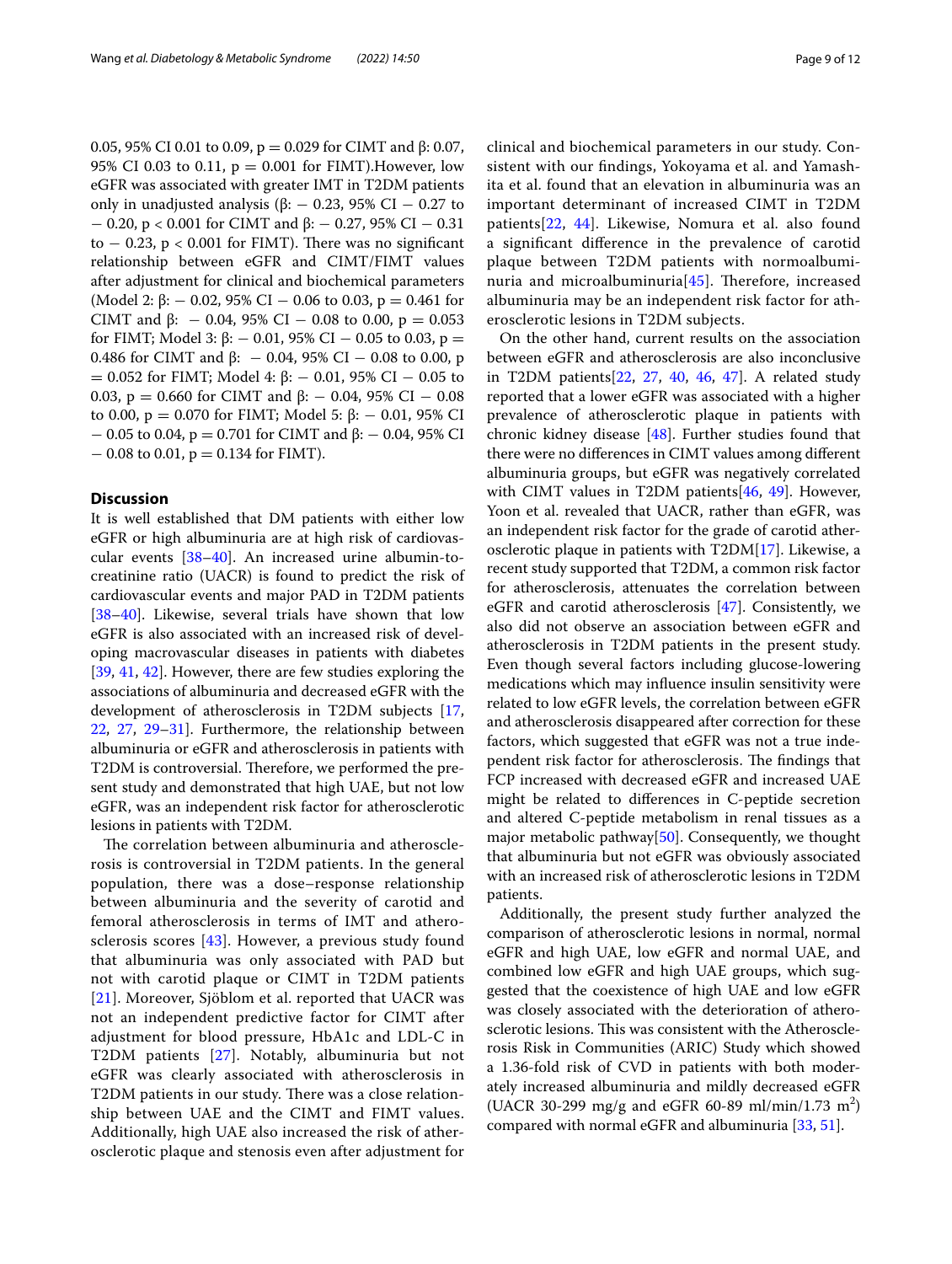There are several possible explanations for this result. One possible reason was that albuminuria was thought to refect the systemic disease process, not merely a sign of impaired renal function  $[43]$ . The presence of albuminuria was linked to oxidative stress and vascular endothelial dysfunction [[27](#page-10-21), [29,](#page-10-30) [52](#page-11-15)], which play important roles in atherosclerosis. Another possible reason was that high UAE was accompanied by more conventional atherosclerotic risk factors. For example, patients with higher UAE exhibited higher SBP, DBP, TC, and TG levels in this study. Furthermore, to some extent, albuminuria potentially worsens atherosclerosis by increasing vascular stiffness, a constant indicator for hypertension[ $21$ , [53\]](#page-11-16). Moreover, albuminuria was associated with hyperlipidemia and vascular lipoprotein deposition, which promote the development and progression of atherosclerosis [[38,](#page-11-1) [54](#page-11-17), [55](#page-11-18)].

The strength of this study lies in the relatively large sample size. Thus, the findings were a true and accurate refection of the relationship between albuminuria/ renal function and atherosclerosis. Additionally, given that carotid ultrasonography alone may underestimate the extent of atherosclerosis in DM patients according to our previous fndings [[7,](#page-10-4) [56\]](#page-11-19), we used carotid and lower extremity artery ultrasonography simultaneously to assess atherosclerosis, which was more comprehensive in addressing the features of atherosclerotic lesions. To the best of our knowledge, few studies have conducted ultrasonography in both the carotid and femoral regions [\[38](#page-11-1), [57\]](#page-11-20).

There were some limitations in the present study. As a cross-sectional study, it could not determine the causeand-efect relationship between UAE and atherosclerosis in T2DM patients. Previous prospective studies have observed that albuminuria has a favorable prognostic efect on cardiovascular morbidity and mortality in patients with T2DM [[58](#page-11-21), [59\]](#page-11-22). Interestingly, this efect is particularly pronounced when GFR is normal or near normal  $[56]$  $[56]$ . The Nephropathy in Diabetes type 2 (NID-2) study showed that mortality and major cardiovascular events(MACE) could be signifcantly reduced with long durability through a multifactorial intervention in albu-minuric T2DM subjects without previous MACE [\[60](#page-11-23)]. However, there is a lack of long-term follow-up studies on the association of UAE and eGFR with atherosclerosis. If the association of albuminuria with atherosclerosis is confrmed in prospective studies, early screening and intervention for diabetic macrovascular diseases should be undertaken to reduce the risk of future cardiovascular events in T2DM patients with elevated albuminuria. In addition, our study may sufer selection bias due to it being a single-center study. Thus, further prospective studies with more patients from multiple centers are necessary to verify the infuence of albuminuria and low eGFR on atherosclerosis in T2DM patients. Furthermore, the use of metformin, insulin sensitizers, and IIA afected the assessment of insulin resistance, and HOMA2-IR was corrected to assess the correlation between UAE, eGFR, and atherosclerosis. Actually, a variety of factors might afect insulin resistance, and even if HOMA2-IR was corrected, it was still not possible to exclude all factors afecting insulin resistance, which in turn may afect atherosclerosis.

## **Conclusions**

In conclusion, high UAE, but not low eGFR, increases the risk of atherosclerosis in T2DM patients. Albuminuria is an independent risk factor for carotid and femoral atherosclerotic lesions. Therefore, there is a need to screen for diabetic macroangiopathy and to develop efective preventive measures against such cases, even in T2DM patients with slightly elevated albuminuria.

#### **Abbreviations**

UAE: Urinary albumin excretion; eGFR: Estimated glomerular fltration rate; T2DM: Type 2 diabetes mellitus; CVD: Cardiovascular disease; IMT: Intimamedia thickness; PAD: Peripheral arterial disease; BMI: Body mass index; WHR: Waist-to-hip ratio; CIMT: Carotid intima-media thickness; FIMT: Femoral intima-media thickness; DD: Duration of diabetes; AHA: Antihypertensive agents; LLD: Lipid-lowering drugs; APA: Anti-platelet agents; IIA: Insulin or insulin analogue; SBP: Systolic blood pressure; DBP: Diastolic blood pressure; WC: Waist circumference; ALT: Alanine transaminase; TC: Total cholesterol; TG: Total triglycerides; HDL-C: High-density lipoprotein cholesterol; LDL-C: Low-density lipoprotein cholesterol; FPG: Fasting plasma glucose; 2-h PPG: 2-h postprandial plasma glucose; SUA: Serum uric acid; HbA1c: Glycated hemoglobin A1c; FCP: Fasting C-peptide; 2-h PCP: 2-h postprandial C-peptide; HOMA2-IR: HOMA of insulin resistance.

#### **Acknowledgements**

This work was supported by grants from the National Key Research and Development Plan (2018YFC1314900, 2018YFC1314905), the National Natural Science Foundation of China (81770813 and 82070866), and Shanghai Municipal Key Clinical Specialty.

#### **Author contributions**

LXL provided the hypothesis, designed the study, and revised the manuscript. JWW, JFK, and ZHZ made contributions to the acquisition, analysis, or interpretation of data. JWW drafted the manuscript. JXL participated in the revision of manuscript. All authors approved the fnal version of the manuscript.

#### **Availability of data and materials**

The datasets used and/or analyzed during the current study are available from the corresponding author on reasonable request.

#### **Declarations**

#### **Ethics approval and consent to participate**

This study was approved by the Ethics Committee of Shanghai Jiao Tong University Afliated Sixth People's Hospital, and all the subjects signed an informed consent form.

#### **Consent for publication**

All authors agreed to publish this article in Diabetology & Metabolic Syndrome.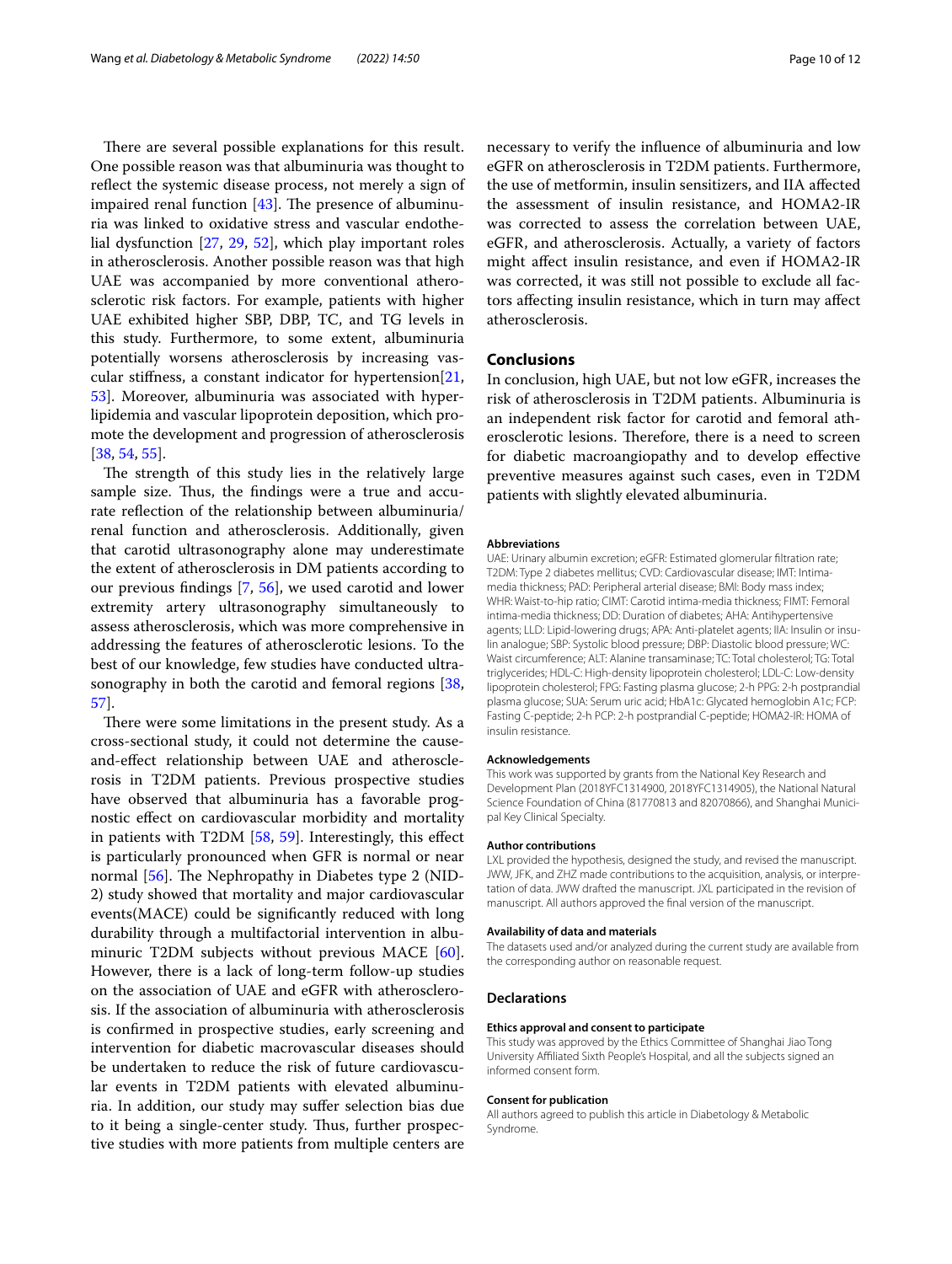#### **Competing interests**

The authors declare no conficts of interest.

Received: 16 July 2021 Accepted: 3 April 2022

#### **References**

- <span id="page-10-0"></span>1. Alonso N, Traveset A, Rubinat E, Ortega E, Alcubierre N, Sanahuja J, et al. Type 2 diabetes-associated carotid plaque burden is increased in patients with retinopathy compared to those without retinopathy. Cardiovasc Diabetol. 2015;14:33.
- <span id="page-10-1"></span>2. Yang W, Cai X, Han X, Ji L. Clinical characteristics of young type 2 diabetes patients with atherosclerosis. PLoS ONE. 2016;11:e0159055.
- 3. Zhang X, Ran X, Xu Z, Cheng Z, Shen F, Yu Y, et al. Epidemiological characteristics of lower extremity arterial disease in Chinese diabetes patients at high risk: a prospective, multicenter, cross-sectional study. J Diabetes Complicat. 2018;32:150–6.
- <span id="page-10-2"></span>4. Li L-X, Zhao C-C, Ren Y, Tu Y-F, Lu J-X, Wu X, et al. Prevalence and clinical characteristics of carotid atherosclerosis in newly diagnosed patients with ketosis-onset diabetes: a cross-sectional study. Cardiovasc Diabetol. 2013;12:18.
- <span id="page-10-3"></span>5. Bernard S, Serusclat A, Targe F, Charriere S, Roth O, Beaune J, et al. Incremental predictive value of carotid ultrasonography in the assessment of coronary risk in a cohort of asymptomatic type 2 diabetic subjects. Diabetes Care. 2005;28:1158–62.
- 6. Hafner SM, Lehto S, Rönnemaa T, Pyörälä K, Laakso M. Mortality from coronary heart disease in subjects with type 2 diabetes and in nondiabetic subjects with and without prior myocardial infarction. N Engl J Med. 1998;339:229–34.
- <span id="page-10-4"></span>7. Li L, Yu H, Zhu J, Wu X, Liu F, Zhang F, et al. The combination of carotid and lower extremity ultrasonography increases the detection of atherosclerosis in type 2 diabetes patients. J Diabetes Complicat. 2012;26:23–8.
- <span id="page-10-5"></span>Shepherd J, Barter P, Carmena R, Deedwania P, Fruchart J-C, Haffner S, et al. Effect of lowering LDL cholesterol substantially below currently recommended levels in patients with coronary heart disease and diabetes: the Treating to New Targets (TNT) study. Diabetes Care. 2006;29:1220–6.
- <span id="page-10-6"></span>9. Adler AI. Association of systolic blood pressure with macrovascular and microvascular complications of type 2 diabetes (UKPDS 36): prospective observational study. BMJ. 2000;321:412–9.
- <span id="page-10-7"></span>10. Davis SN. Diabetic dyslipidemia and atherosclerosis. Clin Cornerstone. 2008;9:17–27.
- <span id="page-10-24"></span>11. Chen M-Y, Zhao C-C, Li T-T, Zhu Y, Yu T-P, Bao Y-Q, et al. Serum uric acid levels are associated with obesity but not cardio-cerebrovascular events in Chinese inpatients with type 2 diabetes. Sci Rep. 2017;7:40009.
- <span id="page-10-8"></span>12. Li L-X, Dong X-H, Li M-F, Zhang R, Li T-T, Shen J, et al. Serum uric acid levels are associated with hypertension and metabolic syndrome but not atherosclerosis in Chinese inpatients with type 2 diabetes. J Hypertens. 2015;33:482–90 discussion 490.
- <span id="page-10-9"></span>13. Ma H, Lin H, Hofman A, Hu Y, Li X, He W, et al. Low-grade albuminuria is associated with carotid atherosclerosis in normotensive and euglycemic Chinese middle-aged and elderly adults: the Shanghai Changfeng Study. Atherosclerosis. 2013;228:237–42.
- <span id="page-10-10"></span>14. Kimura T, Ueno T, Doi S, Nakashima A, Doi T, Ashitani A, et al. High-normal albuminuria is associated with subclinical atherosclerosis in male population with estimated glomerular filtration rate  $\geq 60$  mL/min/1.73 m2: a cross-sectional study. PLoS ONE. 2019;14:e0218290.
- <span id="page-10-11"></span>15. Cao JJ, Barzilay JI, Peterson D, Manolio TA, Psaty BM, Kuller L, et al. The association of microalbuminuria with clinical cardiovascular disease and subclinical atherosclerosis in the elderly: the Cardiovascular Health Study. Atherosclerosis. 2006;187:372–7.
- <span id="page-10-12"></span>16. Agewall S, Björn F. Microalbuminuria and intima-media thickness of the carotid artery in clinically healthy men. Atherosclerosis. 2002;164:161–6.
- <span id="page-10-13"></span>17. Yoon HE, Kim ES, Mo EY, Shin SJ, Moon SD, Han JH. High normal albuminuria is associated with arterial stifness and carotid atherosclerosis in Korean patients with type 2 diabetes. Nutr Metab Cardiovasc Dis. 2015;25:787–94.
- 18. Li M-F, Tu Y-F, Li L-X, Lu J-X, Dong X-H, Yu L-B, et al. Low-grade albuminuria is associated with early but not late carotid atherosclerotic

lesions in community-based patients with type 2 diabetes. Cardiovasc Diabetol. 2013;12:110.

- 19. Liu J-J, Tavintharan S, Yeoh LY, Sum CF, Ng XW, Pek SLT, et al. High normal albuminuria is independently associated with aortic stiffness in patients with type 2 diabetes. Diabet Med J Br Diabet Assoc. 2014;31:1199–204.
- <span id="page-10-14"></span>20. Keech AC, Grieve SM, Patel A, Grifths K, Skilton M, Watts GF, et al. Urinary albumin levels in the normal range determine arterial wall thickness in adults with type 2 diabetes: a FIELD substudy. Diabet Med. 2005;22:1558–65.
- <span id="page-10-15"></span>21. Choi S-W, Yun W-J, Kim H-Y, Lee Y-H, Kweon S-S, Rhee J-A, et al. Association between albuminuria, carotid atherosclerosis, arterial stifness, and peripheral arterial disease in Korean type 2 diabetic patients. Kidney Blood Press Res. 2010;33:111–8.
- <span id="page-10-16"></span>22. Yamashita T, Makino H, Nakatani R, Ohata Y, Miyamoto Y, Kishimoto I. Renal insufficiency without albuminuria is associated with peripheral artery atherosclerosis and lipid metabolism disorders in patients with type 2 diabetes. J Atheroscler Thromb. 2013;20:790–7.
- <span id="page-10-17"></span>23. Choi S-W, Kim H-Y, Lee Y-H, Ryu S-Y, Kweon S-S, Rhee J-A, et al. eGFR is associated with subclinical atherosclerosis independent of albuminuria: the Dong-gu study. Atherosclerosis. 2010;212:661–7.
- <span id="page-10-18"></span>24. Paul J, Dasgupta S, Ghosh M, Shaw K, Roy K, Niyogi S. A study of atherosclerosis in patients with chronic renal failure with special reference to carotid artery intima media thickness. Heart Views. 2012;13:91.
- <span id="page-10-19"></span>25. Hermans MMH, Henry R, Dekker JM, Kooman JP, Kostense PJ, Nijpels G, et al. Estimated glomerular fltration rate and urinary albumin excretion are independently associated with greater arterial stifness: the Hoorn Study. J Am Soc Nephrol. 2007;18:1942–52.
- <span id="page-10-20"></span>26. Freedman BI, Hsu FC, Langefeld CD, Rich SS, Herrington DM, Carr JJ, et al. The impact of ethnicity and sex on subclinical cardiovascular disease: the Diabetes Heart Study. Diabetologia. 2005;48:2511–8.
- <span id="page-10-21"></span>27. Sjöblom P, Nystrom FH, Länne T, Engvall J, Östgren CJ. Microalbuminuria, but not reduced eGFR, is associated with cardiovascular subclinical organ damage in type 2 diabetes. Diabetes Metab. 2014;40:49–55.
- <span id="page-10-22"></span>28. Jung C-H, Baek A-R, Kim K-J, Kim B-Y, Kim C-H, Kang S-K, et al. Association between cardiac autonomic neuropathy, diabetic retinopathy and carotid atherosclerosis in patients with type 2 diabetes. Endocrinol Metab Seoul Korea. 2013;28:309–19.
- <span id="page-10-30"></span>29. Shin DI, Seung K-B, Yoon HE, Hwang B-H, Seo SM, Shin SJ, et al. Microalbuminuria is independently associated with arterial stifness and vascular infammation but not with carotid intima-media thickness in patients with newly diagnosed type 2 diabetes or essential hypertension. J Korean Med Sci. 2013;28:252–60.
- 30. Lu B, Wan J, Yang Y, Li Y, Hu R. The estimated glomerular fltration rate is associated with subclinical atherosclerosis, independently of albuminuria, in patients with type 2 diabetes. Int Angiol J Int Union Angiol. 2013;32:532–9.
- <span id="page-10-23"></span>31. Puvvula A, Jamthikar AD, Gupta D, Khanna NN, Porcu M, Saba L, et al. Morphological carotid plaque area is associated with glomerular fltration rate: a study of South Asian Indian patients with diabetes and chronic kidney disease. Angiology. 2020;71:520–35.
- <span id="page-10-25"></span>32. Gabir MM, Hanson RL, Dabelea D, Imperatore G, Roumain J, Bennett PH, et al. The 1997 American Diabetes Association and 1999 World Health Organization criteria for hyperglycemia in the diagnosis and prediction of diabetes. Diabetes Care. 2000;23:1108–12.
- <span id="page-10-26"></span>33. de Boer IH, Caramori ML, Chan JCN, Heerspink HJL, Hurst C, Khunti K, et al. KDIGO 2020 clinical practice guideline for diabetes management in chronic kidney disease. Kidney Int. 2020;98:1–115.
- <span id="page-10-27"></span>34. American Diabetes Association. 11. Microvascular complications and foot care: standards of medical care in diabetes—2021. Diabetes Care. 2021;44:151–67.
- <span id="page-10-28"></span>35. Li M-F, Ren Y, Zhao C-C, Zhang R, Li L-X, Liu F, et al. Prevalence and clinical characteristics of lower limb atherosclerotic lesions in newly diagnosed patients with ketosis-onset diabetes: a cross-sectional study. Diabetol Metab Syndr. 2014;6:71.
- <span id="page-10-29"></span>36. Li M-F, Feng Q-M, Li L-X, Tu Y-F, Zhang R, Dong X-H, et al. High-normal urinary albumin-to-creatinine ratio is independently associated with metabolic syndrome in Chinese patients with type 2 diabetes mellitus: a cross-sectional community-based study. J Diabetes Investig. 2015;6:354–9.